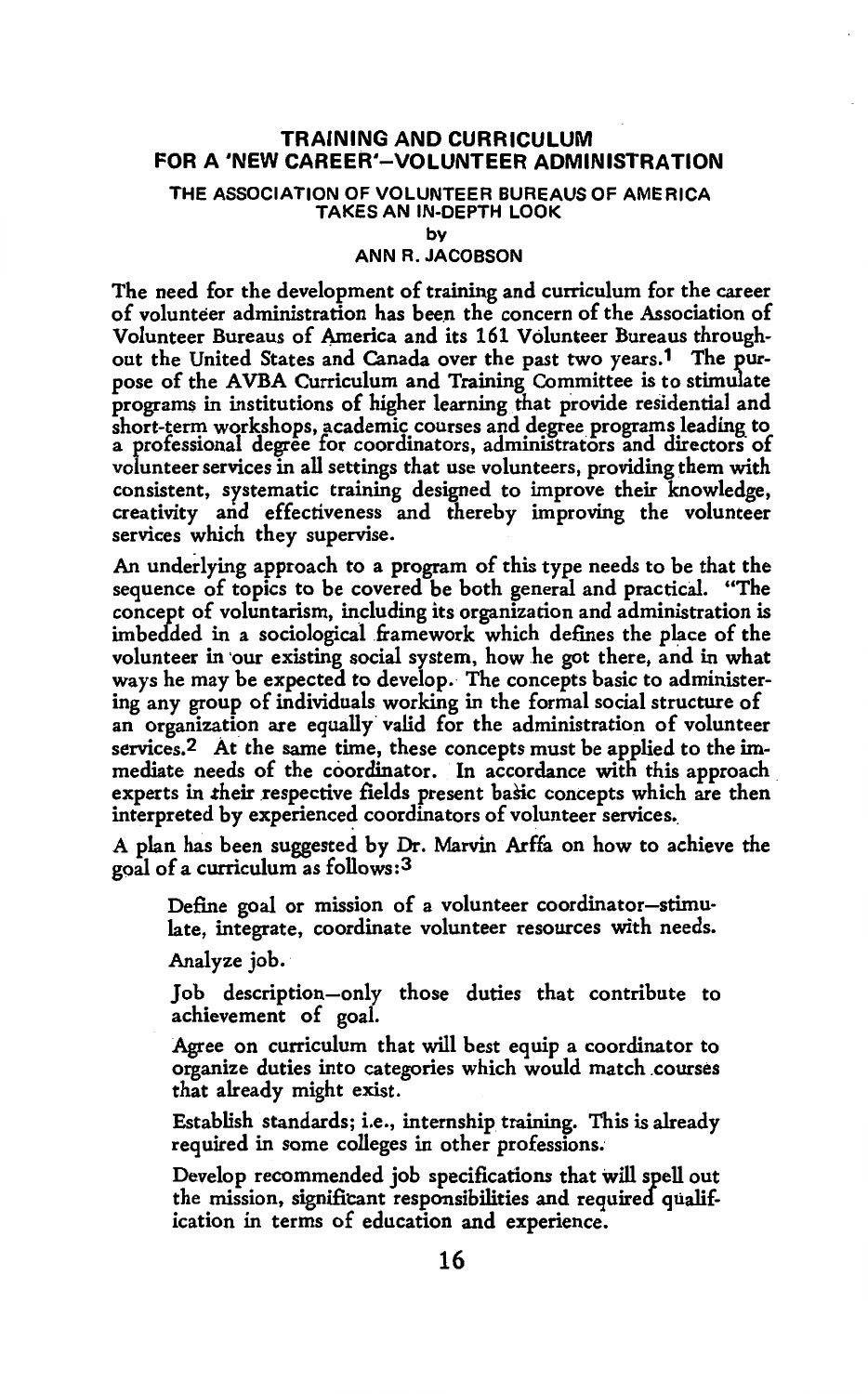Volunteer Bureaus recognize, because of the increased demand upon their services, that there will be greater opportunity for employment in the field of volunteer services administration as volunteers rapidly move into new and varied settings. The National Program for Voluntary Action which calls for solutions to social problems through the creative effort of volunteers and a voluntary partnership between public and private agencies indicates the need further.4·It is also indicated in the implementation of the Harris Amendment which requires states to appoint volunteer coordinators for State Welfare Departments in order to set up volunteer programs in welfare departments on state and local levels. In courts and welfare alone, it is probable that at least 5,000 new volunteer coordinator or director jobs are opening up within the next year or so; as against an expected graduate-trained output of five.5 Those who are already in the volunteer service career have expressed their need for assistance in performing their jobs more effectively. A survey made by **AVBA** of volunteer bureau directors in 1968 indicated the need for training and curriculum for volunteer coordinators, directors, supervisors and staff working with volunteers to expand the profession and encourage staff and/or volunteers to move into supervisory positions.<sup>6</sup> Currently organizations and agencies that have vacancies for the position of volunteer service coordinator have no recruitment pool to which they can turn, nor does the manpower exist to fill projected needs, thus leading to the underutilization of the many volunteers who seek the opportunities to offer their skills and talents. Because of this lack agencies have been forced to employ persons with no prior experience and no exposure to volunteers and volunteer programs. Volunteers and students are also expressing interest in educational opportunities to prepare themselves for a career in volunteer administration.

In reviewing studies done by others and materials written on volunteer administration relating to the job descriptions of volunteer services administration, the kinds of tasks and responsibilities they are assigned, and the. kind of educational background experience they bring to the job, it is obvious to me that a wide variety of training, skills and abilities are included.<sup>7</sup> In a sense-I see this person as a generalist to the extent that he is required to know something about many things and unlike the situation with 'many professional' groups· there does not seem to be any single existing body qf knowledge-nor any one specialized area of training which would uniquely qualify him or better prepare him to function effectively in the career of volunteer services administration. ·To really ascertain what kind of skills, abilities, and educational background were needed for this career, I felt a beginning might be to ask the people who are involved what they want and how they acquire4 their unique body of knowledge. I had been asked to develop and lead a workshop on curriculum and training for volunteer administrators and used this as the opportunity for further investigation. 8 As a springboard for discussion I developed a self-survey questionnaire to be utilized by workshop participants. The questionnaire covered the broad categories of job.activities and responsibilities,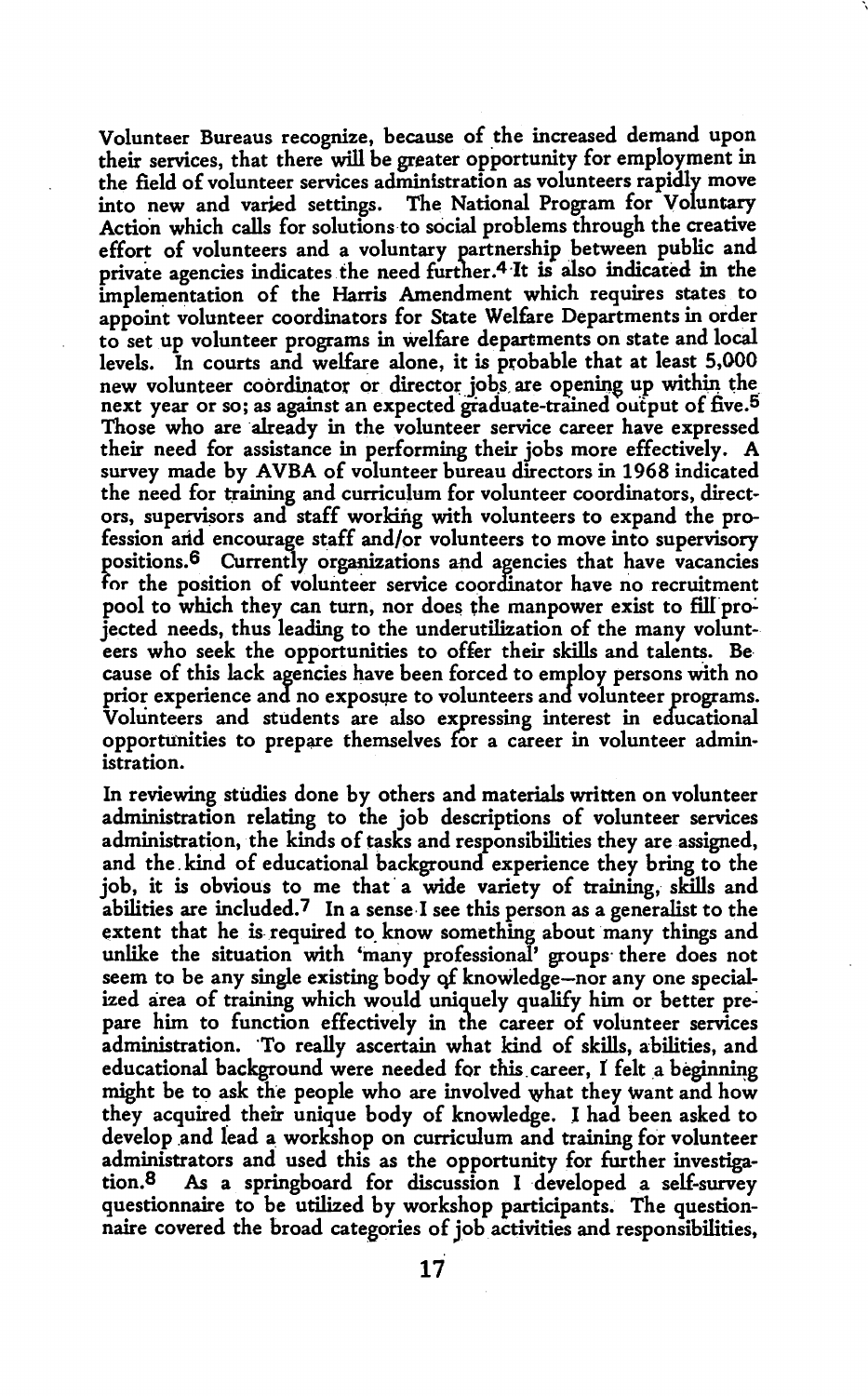educational background including academic courses, practical experience and skills needed as seen by volunteer administrators in relation to the development of training for themselves and others in this field. Seventy-eight persons engaged in volunteer administration in a variety of settings from all over the United States and Canada responded to the questionnaire. Some major points brought out by this workshop and the questionnaire were that the majority felt that the most important skills and abilities for volunteer coordinators were:

Knowledge of the total community, its various agencies, organizations and programs. The ability to communicate effectively and work with people. Be able to work with and inspire other people-enabling them to realize their capacities-understanding their needs-work with professional and volunteer-get along with all segments of the community.

In regard to educational and practical background the majority indicated at least four years of college and more, and extensive community volunteer service and knowledge of the community.

### RESULTS OF THE QUESTIONNAIRE

Of the seventy-eight respondents, fifty-six were volunteer bureau directors, thirteen were administrative volunteers connected with volunteer bureaus and nine were staff persons working with volunteers in settings such as public welfare, information and referral, medical, rehabilitation and giving service to the aged, children and youth.

The purpose and objectives of the volunteer service the respondents were engaged in, as seen by them, were for the majority:

To encourage development and expansion of services to the entire community through the use of volunteers, to coordinate people and jobs and coordination of services among agencies.

To give consultative service to agencies, develop workshops and plan volunteer training within agencies; to help agencies make the most effective use of yolunteers and give volunteers a: sense of being needed.

Train, recruit, and select volunteers for an information and referral function in various city neighborhoods and groups.

Educate the public as to needs of community and the value of volunteers, to involve as many people as possible in all areas of community service.

Some single responses included, innovator of new programs, to the "haves" with the "have-nots," to encourage agencies to use older persons and youths as volunteers and actively recruit them. Supplement agency programs with a volunteer program to meet unmet budgets and improve agency services through creativity. Help to centralize volunteer efforts to avoid duplication. Raise the standards for volunteers in agencies and programs. To offer channels for involvement of citizenry in agency affairs and to utilize their skills which can supplement agency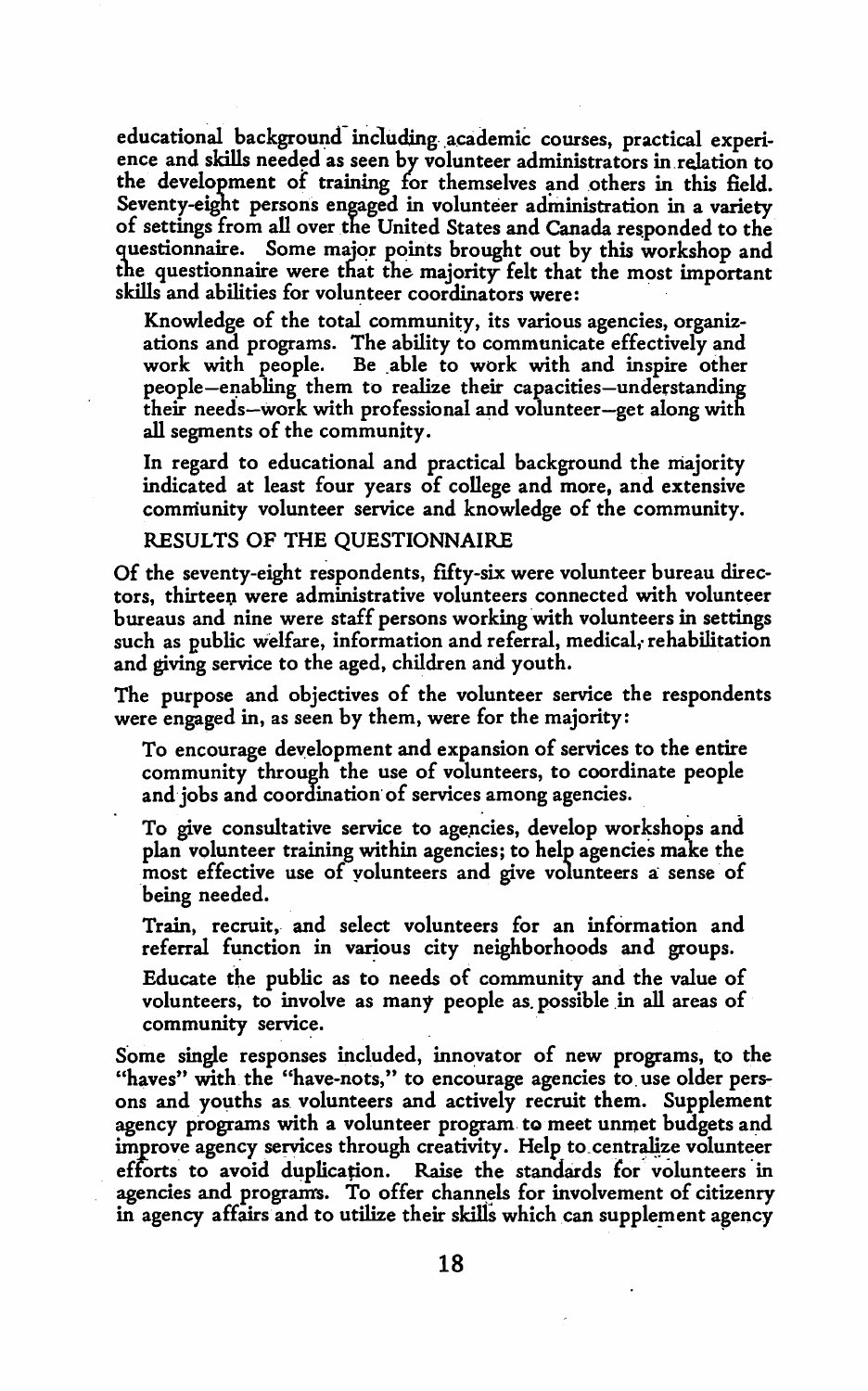resources. Interpret, encourage, motivate and appreciate the place of volunteers in our society and the social changes they can effect for the betterment of all people.

# THE EDUCATIONAL BACKGROUND OF PARTICIPANTS

The respondents included fifteen MSW's; six M.A.'s; and forty-two with' undergraduate degrees of which four were working towards a graduate degree. Of the remaining fourteen, eight had from one to three years of college work. The majority (46) listed community volunteer service as practical experience that was helpful in their present job, and thirteen listed social work. The rest included knowledge of the community, board participation, agency experience, teaching, club activities, community organization, planning and field work in hospitals and social agencies. Direct work with volunteers in such agencies as Volunteer Bureaus, Girl Scouts, YMCA's, Camp Fire Girls, Red Cross, Travelers Aid, Head Start, were listed by thirty-five.

# PRESENT JOB ACTIVITIES AND RESPONSIBILITIES

Contact and work with the community, particularly volunteers and agencies were given as job responsibility by fifty-eight participants. Recruitment, training and placing of volunteer came next (28) followed by administration (22), innovating and initiating volunteer program (20) and public relations (19). Other activities and responsibilities listed were:

Interviewing volunteers, consultation, developing training workshops, writing grants and working with Volunteer Bureau Board in planning and developing programs.

# DIFFERENT ROLES INVOLVED IN THE JOB

The roles most often mentioned were public relations person, consultant-advisor, administrator, interviewer, liaison person with all agencies in the community, coordinator, evaluator, planner, organizer, teacher, trainer, recruiter, manager, leader, enabler, catalyst, mediator, and expeditor. Some saw themselves as interpreter of community needs and resources, employment specialist for agencies and volunteers, researcher, "Jack of all Trades," innovator, and fund raiser.

### SKILLS AND ABILITIES

The workshop participants were asked what skills and abilities they would have liked to have had when they started their career as volunteer coordinator or director. More than thirty indicated a need for knowledge of total community, its various agencies, further training in community organization, thorough knowledge of public relations including preparing publicity for mass media and public speaking, ability to communicate effectively and work with volunteers and professionals. Other responses included:

Knowledge of the goals, scope and objectives of volunteerism as seen and experienced through the Association of Volunteer Bureaus and its relation to citizen participation. Understanding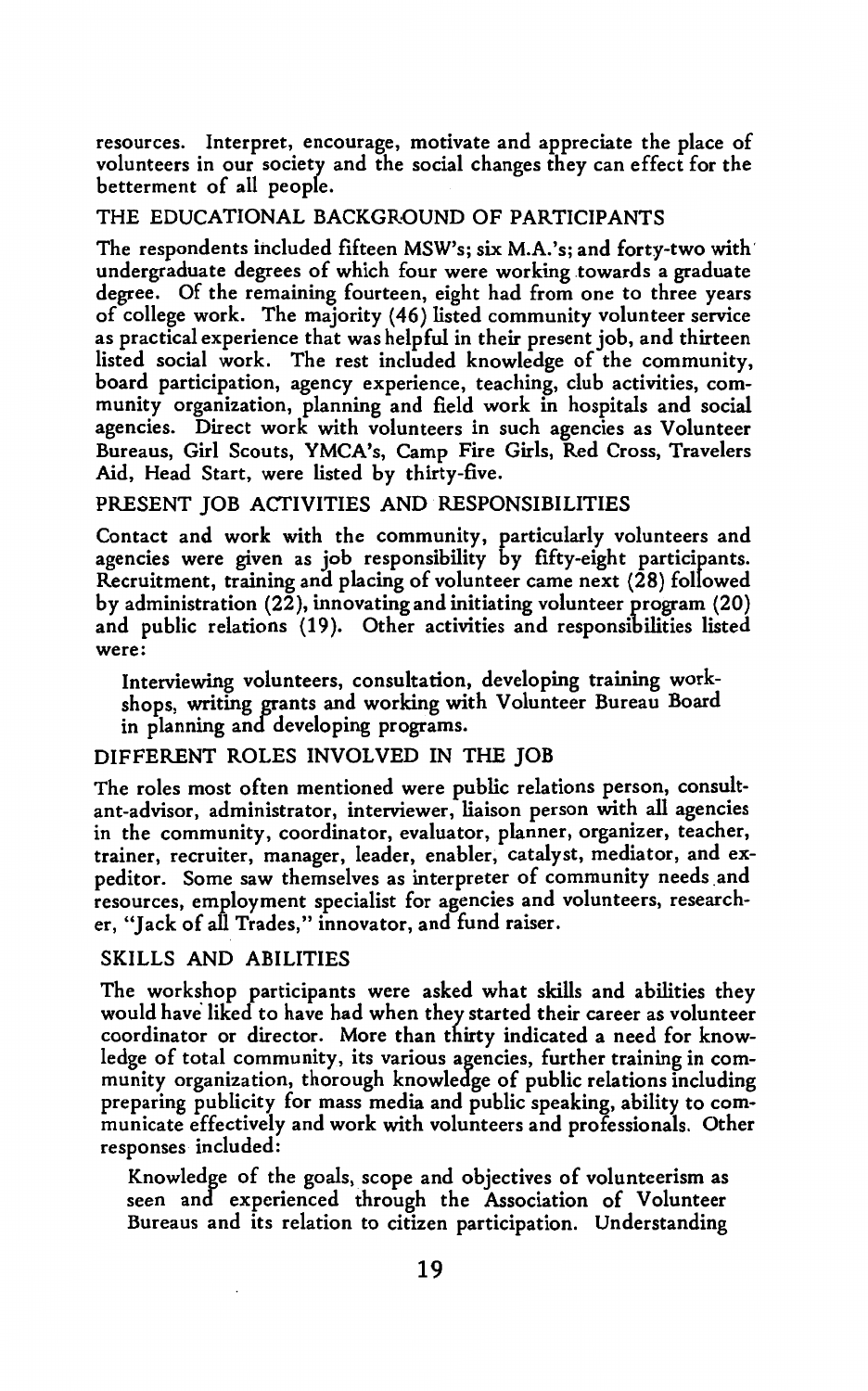human behavior. More volunteer experience in practical applications in various areas. The awareness of current issues and how they affect the community. Skills in group dynamics. Knowledge of role and structure of a board. Program planning skills and techniques and workshops. Immediate recognition of abilities of others. Personnel training, more skill in supervision. Ability to motivate individual groups. Research techniques. Thorough knowledge of budgeting and accounting. Fund raising techniques and knowledge of available resources. Skills in. interviewing. Being able to organize, plan and evaluate. Business management, typing and other office skills.

The respondents considered their most important ability the ability to work with and inspire other people-enabling people to realize their capacities-understanding their needs-ability to work with professional and volunteer-present good image of agency (63). Fifteen listed administrative and organizational ability and eleven, knowledge of community, agencies, organizations and needs. Other important abilities listed were:

| <b>Public Relations</b>                                         | Understanding                     |
|-----------------------------------------------------------------|-----------------------------------|
| Enthusiasm                                                      | Objectivity                       |
| Common Sense                                                    | Flexibility                       |
| Public Speaking                                                 | Interviewing                      |
| Self-discipline                                                 | <b>Set Priorities</b>             |
| Program Planning                                                | <b>Funding Procedures</b>         |
| Sense of Humor                                                  | Ability to learn and grow         |
| <b>Effective Communication Skills</b>                           | Not afraid to make mistakes       |
| Ability to delegate responsibility                              | Innovative ability and creativity |
| Knowledge of full meaning of volunteerism                       |                                   |
| Knowledge of situations in which volunteers can be utilized     |                                   |
| Psychology and human behavior                                   |                                   |
| Being able to communicate excitement of volunteering and belief |                                   |

in agency's program.

Over seventy-five per cent of the volunteer coordinators and directors replied that they acquired their most important skills and abilities through years of experience of working with people and thirty per cent through professional training and academic learning. The remainder acquired these abilities through business experience and organizational activities in PTA, Girl Scouts, Volunteer Bureau, YWCA, Junior League and civic clubs.

## SKILLS AND TECHNIQUES NEEDED

The skills and techniques seen as necessary by the volunteer coordinators or directors for their jobs were pointed out as follows:

- Ability to get along with and work with all segments of the community (47)
- Knowledge and understanding of local community, its welfare programs, the agencies and their services, needs of the community and how they can be met (29)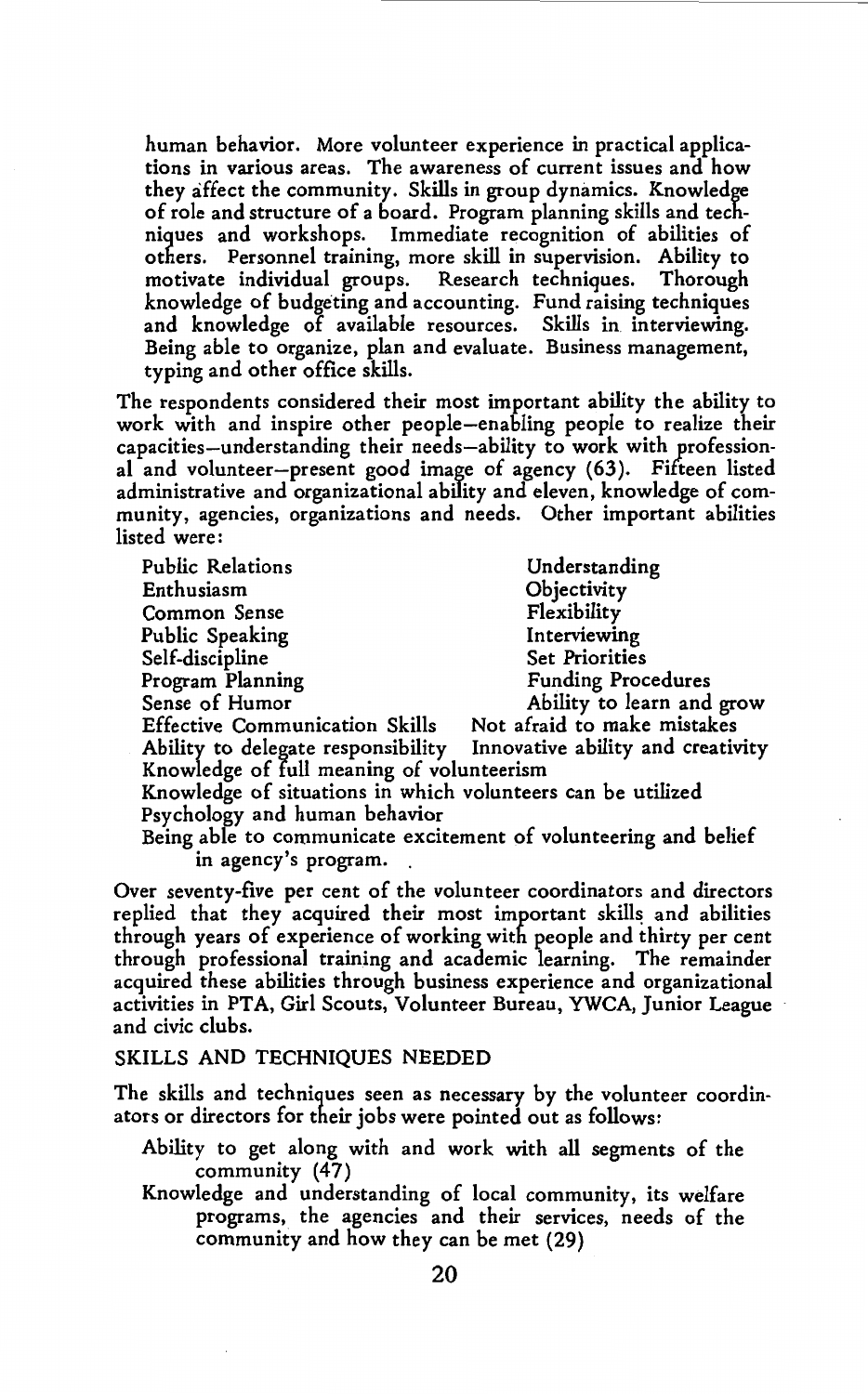Knowledge of principles that make volunteering effective, getting agencies to see value of good volunteer, mobilizing people and getting them involved  $(13)$ 

Resourcefulness, awareness, flexibility and efficiency (28) Diplomacy, sensitivity, patience, tolerance, like people  $(27)$ Leadership, management and organizational skills  $(20)$ . Public speaking  $(17)$  Interviewing skills  $(16)$ Administrative and supervisory skills (12) Public relations (13). Understanding people and human basic needs (14) Publicity writing, journalism, editing, communication skills (19) Setting priorities and discipline (7) Teacher/trainer (6) Motivate volunteers and recruit suitable volunteers (8) Budgeting, accounting and fund raising (7) Business management and systems analysis (3) Typing (2)

SUGGESTED EDUCATIONAL BACKGR0UND · AND ACADEMIC COURSES

Of the workshop participants, thirty stated that for this 'new career' a Bachelor of Arts would be needed as educational background with an emphasis on social, behavioral or political science; seventeen suggested an emphasis on sociology and psychology; and thirteen, liberal arts. A Masters Degree or graduate work in Social Work was listed by thirteen and three suggested a: Junior College Degree.

Courses in the following subjects were recommended:

Community organization with an emphasis on health and welfare agencies and power structure (29) Administration and Communication (19).

Social Work (13) Psychology (11) Sociology (110)

Public Relations (8) Human Behavior (7)

Fund Raising and Budgeting (3) Journalism (4)

Group· Dynamics (2) Business Management (2)

Commercial Art (2) Leadership Training (2)

Supervision {2) Logic (1) Secretarial Training (1)

History and Philosophy of Volunteerism (1)

# . **PRACTICAL** EXPERIENCE

Volunteer experience was listed by twenty-nine as practical experience that would be useful for a career of working with volunteers. Having worked in groups, with the community and with its agencies was cited by twenty-two, nineteen indicated working with people as practical experience. Others included experience in administration, social work, supervision, public relations, coordination, interviewing, personnel management, business and as secretary.

## **CONCLUSION**

The workshop participants in their responses to the questionnaire pointed out that a curriculum or training program for the 'new career' of volunteer administration needs to be both general and practical. As agencies and educational institutions turn their attention towards vol-